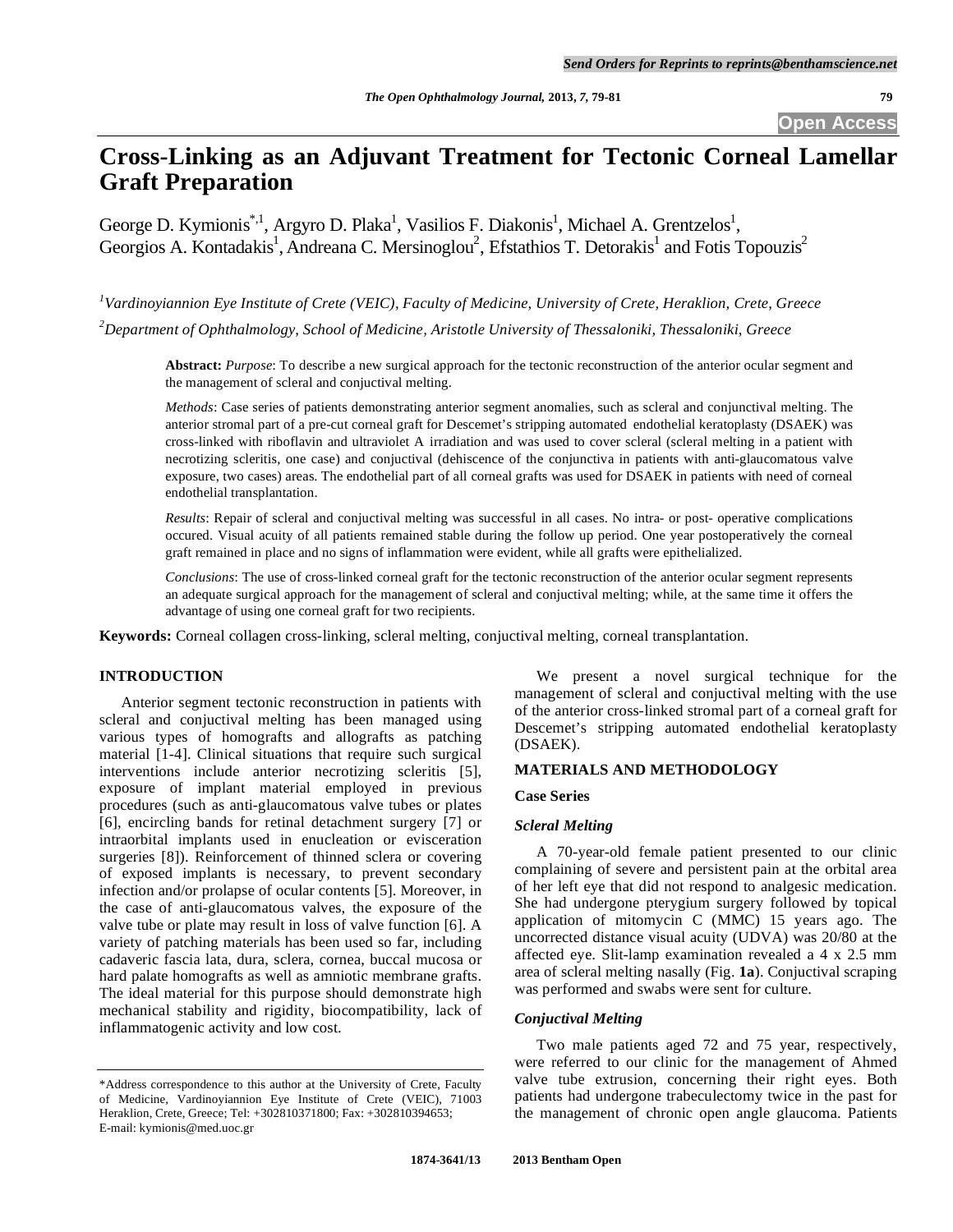

**Fig. (1).** Patient demonstrating scleral melting due to necrotizing scleritis, slitlamp image at presentation (**a**), image of patient demonstrating anti-glaucomatous valve tube extrusion (**b**).

presented with valve tube extrusion 3 years and 11 months after valve insertion (Fig. **1b**). Corrected distance visual acuity (CDVA) was 20/25 and counting fingers at 50 cm distance, respectively.

## *Surgical Intervention*

 All patients were informed of risks and benefits prior to surgical intervention, and they gave their written informed consent in accordance with institutional guidelines and the Declaration of Helsinki for human research. In all cases we decided to cover the area of the lesion with the anterior stroma harvested from a graft used at the same day for Descemet's stripping automated endothelial keratoplasty (DSAEK) on patients with corneal endotheliopathies (one patient with Fuchs' endothelial dystrophy and two patients with post-cataract bullous keratopathy). The anterior stromal cup from the DSAEK graft was crosslinked immediately after DSAEK with the use of riboflavin and ultraviolet A irradiation in accordance with the Dresden protocol described in previous studies [9-11].

 The operation was performed under topical anesthesia (Alcaine drops, Alcon, Hellas and Xylocaine gel, Astra-Zeneca, Sweden) in all three cases. The corneal stromal graft was applied on the bare sclera at the region of necrosis (1 case) and at the area of the exposed valve tube (2 cases). In all cases the graft was stabilized on the surface of the sclera with 3 cardinal prolene sutures 5-0. Conjunctiva from the adjacent region was used to cover a portion of the corneal button and was fixed on its surface with vicryl 7-0 sutures. No signs of graft dehiscence or any other complication were noted immediately postoperatively in all cases.

 One week after the procedure patients were discharged, topical ciprofloxacin (Exocin, Alvia, Greece) and artificial tears were administered. Within two weeks after treatment the corneal grafts were noted to be covered with epithelium. During the one year follow up period, the grafts remained in place and no signs of inflammation or graft melting – rejection were evident, while all grafts were completely epithelialized (Fig. **2a**, **b**). Visual acuity of all patients

remained unchanged throughout the one year follow-up when compared with the preoperative values.

#### **DISCUSSION**

 During the past decade a series of new technologies and new surgical treatments were introduced in respect with the cornea. The most important interventions are the partial corneal transplantations (anterior and posterior), corneal collagen cross linking for the treatment of corneal ectatic disorders and the development of femtosecond lasers. In our case series we take advantage of two of these new developments and present a new surgical approach for the tectonic reconstruction of the anterior ocular surface in cases of scleral and conjuctival melting.

 Corneal collagen cross-linking has been proven to increase corneal rigidity more than 3 times after treatment [9]; moreover the avascular corneal tissue is free of keratocyte cells after CXL due to the induced apoptosis at the anterior 350 microns [12]. In our case series we used the anterior stroma from a graft used the same day for DSAEK (otherwise discarded); pachymetry of the grafts was between 330 and 360 micron (measuring only the stroma without the epithelium). The inserted graft was a reinforced avascular (minimizing the possibility of graft rejection due to autoimmune system activation) collagen button free of keratocytes, making this patching material strong, biocompatible and cost effective (one corneal graft being used for two recipient patients).

 Different treatment approaches have been described for the tectonic reconstruction of the anterior ocular surface in case of scleral and conjunctival melting [13-15]. Patching is necessary to avoid possible infection, inflammation and antiglacomatous valve malfunction. In our case series this new surgical approach did not demonstrate any intra- or postoperative complications, such as graft melting – rejection and infection. Furthermore, visual acuity of all patients remained stable and unchanged throughout the one year follow-up and the graft was epithelialized completely 1 to 2 weeks after insertion.